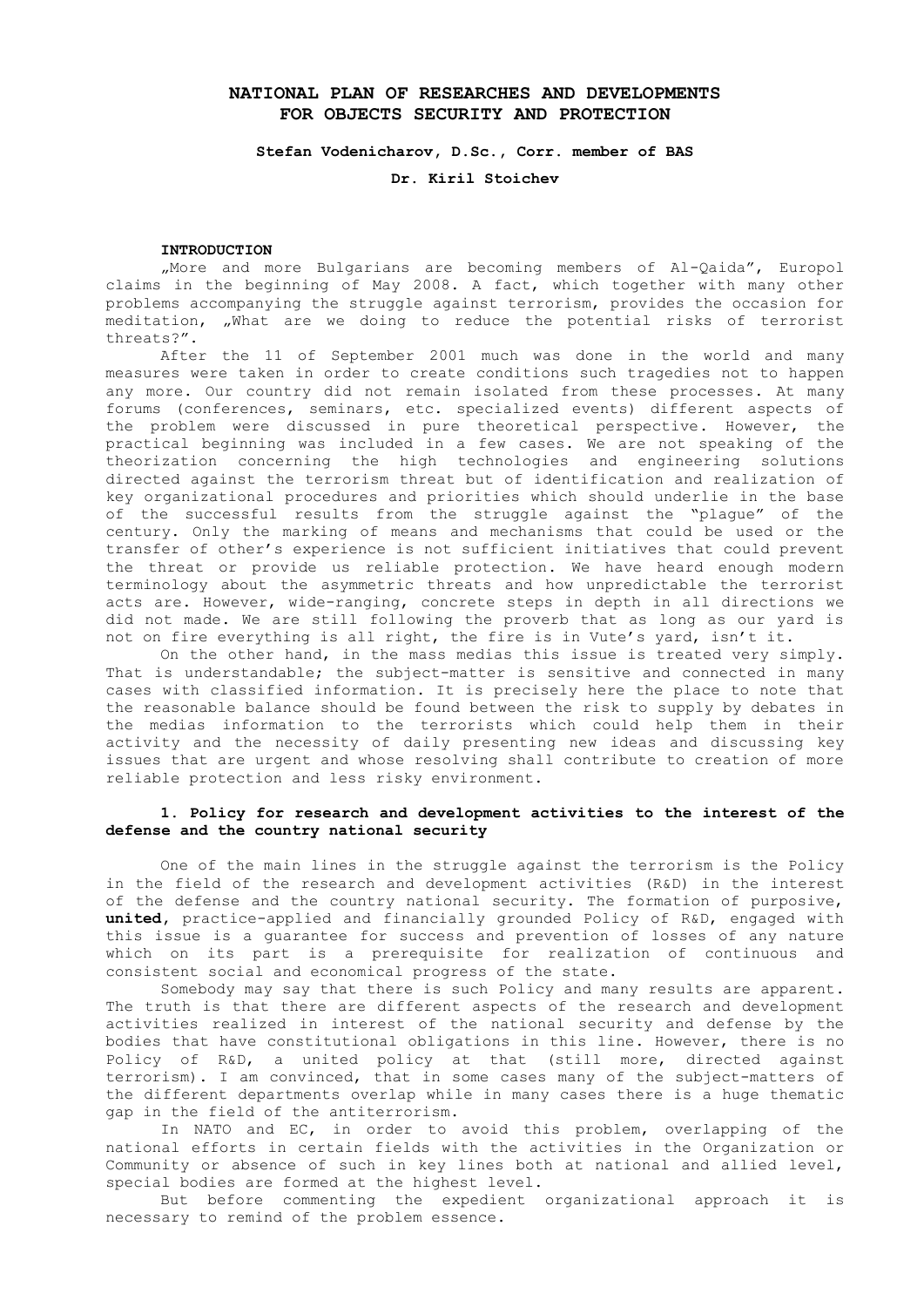First of all, should we separate R&D for struggle against terrorism from the other R&D lines? The first to come answer is NO. We should not piece out R&D because its components are mutually related. That is true and not true. In order to confirm the negatives of R&D for antiterrorism staying in the general frame of R&D for defense and national security it is good to look around and use the available data from the foreign press about the expenditures in lines in this field of NATO member countries (for Bulgaria similar statistics is out of the question – for many reasons). Certainly, Bulgaria cannot be compared to USA at all, but if we take their expenditure structure as a criterion and model for assessment of the situation in our country we shall not be far from the truth about the present problems. Thus for instance, USA allocate to the R&D field ten times more finances than any other NATO or EC country and 30 times more than Russia. Colossal difference. But not that is important. The important thing is that in this state also the expenditure structure till 2001 was completely to the detriment of R&D for antiterrorism compared to the other expenditures. However, after 2001 the things change with positive sign (Table 1).

**Table 1**

| Distribution of expenditures for R&D for defense - 2001-2003 |              |              |              |  |
|--------------------------------------------------------------|--------------|--------------|--------------|--|
| (thousand USD)                                               |              |              |              |  |
| Category                                                     | 2001         | 2002         | 2003         |  |
| Large weapon systems                                         | 10,752,781   | 11, 911, 890 | 13,805,069   |  |
| Ballistic missiles                                           | 4,302,183    | 7,039,441    | 6,848,958    |  |
| Reconnaissance                                               | 2,953,072    | 3,378,629    | 4,490,930    |  |
| Antiterrorism                                                | 754,140      | 902,937      | 1,394,472    |  |
| Others                                                       | 16,604,535   | 18,110,700   | 18,585,278   |  |
| Total                                                        | 35, 366, 710 | 41,343,596   | 45, 124, 706 |  |
| Ministry<br>budget for<br>Total                              |              | 330 600 000  | 369 000 000  |  |
| of Defense                                                   |              |              |              |  |

The ratio R&D/ Total budget for Ministry of Defense is 1,25 % for 2002 and 1,22 % for 2003. The descending trend is due to only the increased expenditures for Iraq and not because the trend of expenditures for R&D is to be descending. After 2003 the rate of rise of the expenditures for R&D for antiterrorism grows compared to the growth of the rest of the structure items of the program. I.е. there is a purposive restructuring of these expenditures in direction of development of the Policy of R&D for struggle against terrorism.

What is the situation in our country? Here it should be noted that **main NATO requirement** is the size of R&D financing in the member countries to be not less than **1% of the budget of the respective defense department.** Till 2003 we were practically close to this percent. The budget for research and development activity varied between **3 and 4 million lev.** However, after 2004 the finances for supporting this activity dropped down dramatically. In the **Act for the State Budget of Republic of Bulgaria for 2008** the financing of the Ministry of Defense is as follows:

| Structure of financing                                | Thousand lev |
|-------------------------------------------------------|--------------|
| - expenditures for current support                    | 865 686.0    |
| - investment expenditures for new arms and machinery, | 251 479.0    |
| major repairs and modernization of the available arms |              |
| and machinery and other capital investments in the    |              |
| field of defense                                      |              |
| - expenditures for research and development activity  | 2, 230.0     |
| in the field of defense                               |              |

In this way the expenditures for R&D compared to the entire budget of the Ministry of Defense are **0,19 %,** and the **trend in the years is this percent to go down** (for 2009 official information for R&D from the state budget is impossible to be obtained legally). I.е. not only the expenditures for R&D/total budget of MD ratio decreases but also the net annual sum for R&D decreases as a whole.

The difference in the manner of thinking and acting in both presented cases is obvious. I have to note again that it is not a question of quantitative but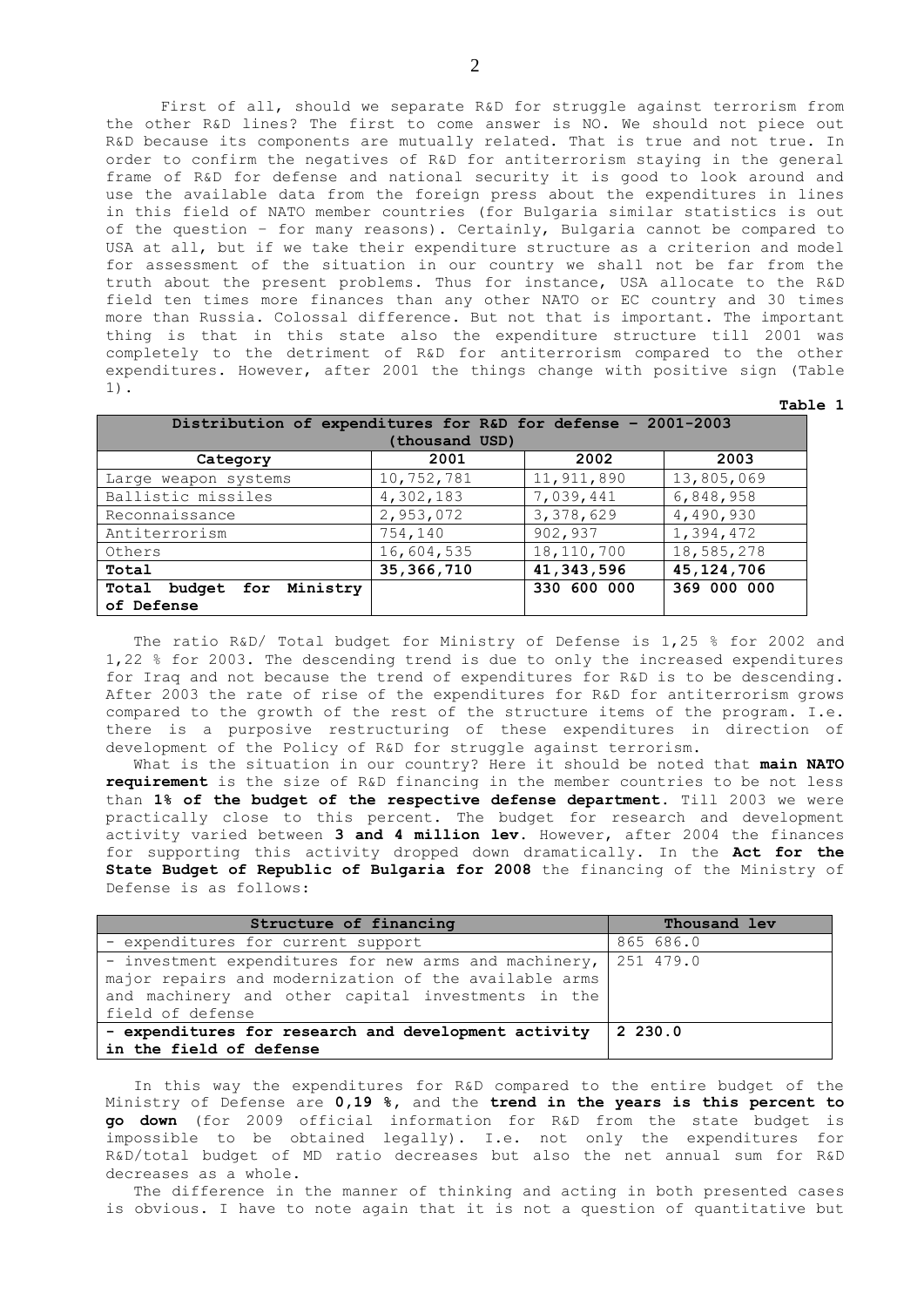of structural approach. This forces us to provide for our needs of antiterrorist equipment by purchasing it from abroad almost 100%. If somebody says that this is logical I shall simply not believe. Have I to remind the law in USA and many other European countries "Purchase only native production". It concerns the means for defense and national security. Why that is so, I think the answer is evident.

There are two main lines in the Policy of R&D related to the consolidation and development of the antiterrorist activity: **struggle against the source of threat**; and **protection of the individuals and the infrastructure**. These two branches could be characterized in the following way:

First, the struggle against the prime source is function of the reconnaissance bodies, which in organizational and technical aspect have rich experience and capabilities (not only on national but also on international level) to receive the necessary for them information and to undertake timely and adequate outstripping actions. The basic characteristic of their activity is the struggle against the "uncertainty". Uncertainty from the view point of the circumstance that it is necessary to identify very clearly and accurately three major parameters – where, when and how the terrorist attack shall take place. The degree of this uncertainty significantly affects the economical expenditures, psychological costs and leads to painful changes in the established standards of behavior and manner of living.

Second, the protection of the individuals and the infrastructure is a social product and as such it is a function of the state bodies of the highest level. In this case the struggle against terrorism, the protection, should be a priority and responsibility of the Council of Ministers. The main characteristic here is the limited possibilities of adequate repulse, which becomes a fact if the first level of counteraction does not operate – the struggle against the prime source.

After 2004 in the context of the struggle against the international terrorism the policy of the European Union for the critical infrastructure protection (including the strategic objects) is developing very dynamically. In November 2005 the European Commission adopted the so called Green Book for European Programme for Critical Infrastructure Protection. On that basis, in 2006 the ЕС started European Programme for Critical Infrastructure Protection (EPCIP) and in process of development is also Critical Infrastructure Warning Information System (CIWIN). On the other hand, in process of approval is Directive of the Council from December 2006 concerning the identification and securing of the European critical infrastructure and assessment of the necessity for its protection improvement.

Why this issue stands even more urgently in the agenda now? Because on the background of the dynamically developing environment and the attempt of the legislation to regulate the parameters of its functioning Republic of Bulgaria becomes a key factor for building and maintaining, in national, regional and international aspect, strategic power and transportation objects. The increase of their quantity, the diversification of their type and the extension of the territorial areas in which they are located, in combination with the growing risks of terrorist acts imposes to undertake synchronized measures for their protection, not only concerning the use of systems for observation, early warning and announcement but also means of adequate reaction. In practice, there is a necessity to elaborate **National strategic objects protection system.**

Here precisely is the fundamental role of the native Bulgarian science and production enterprises which have to create by their capacity the so needed capabilities for timely and reliable protection of people and infrastructure in compliance with the requirements of the above said documents. Why the native science and producers? Very simple, because the most important factor guaranteeing successful protection is the know-how for its building and providing independent national support of its functioning (the law "Purchase only native production"), ensuring national autonomy. Otherwise, the dominating use of technologies and equipment developed outside the country for the purposes of object protection in Bulgaria (regardless of the producer) increases the risk of breakthrough in the built protection system.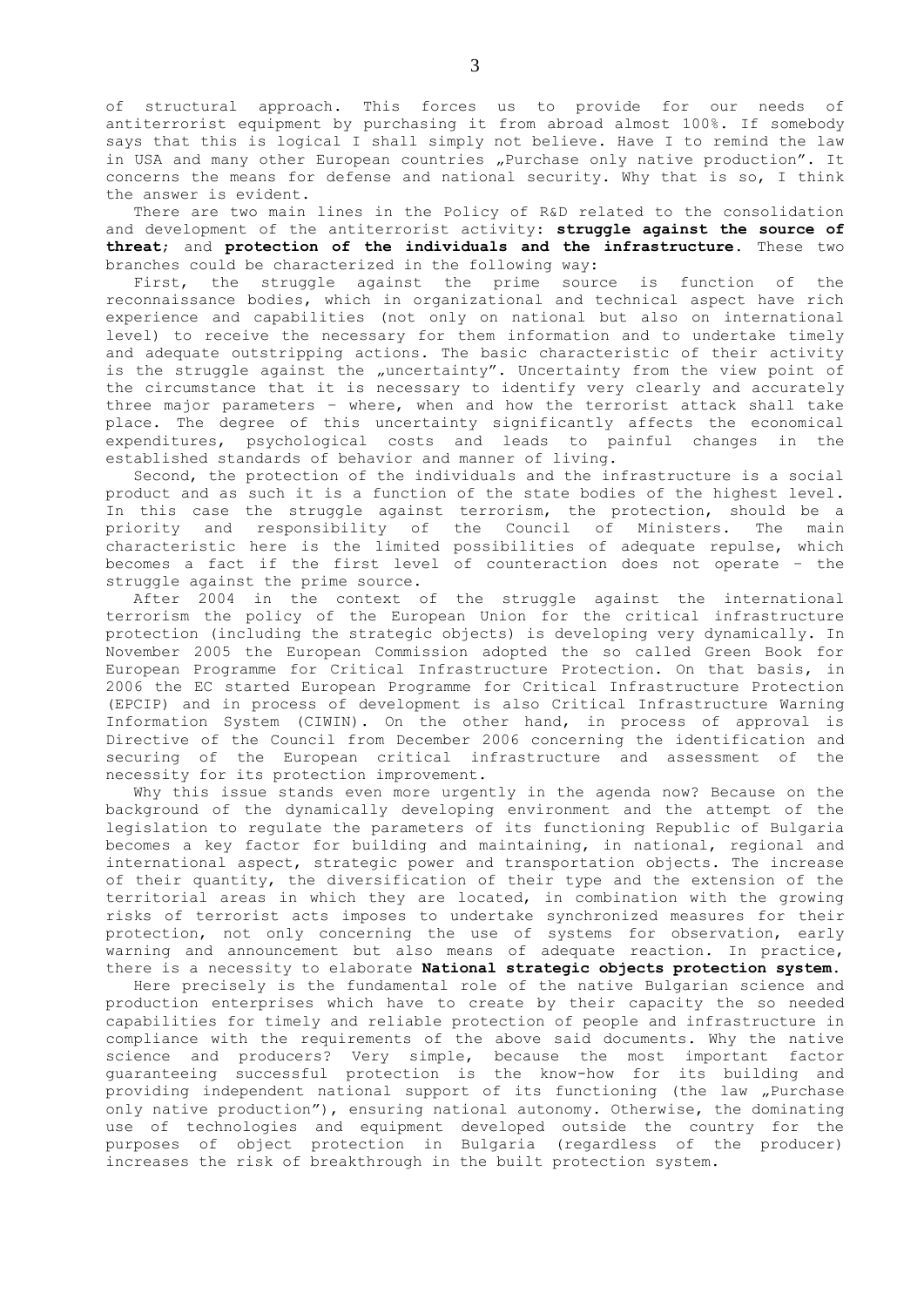### **2. National plan of researches and developments for objects security and protection**

But which exactly technologies should we use, which of them should be obligatory home production and for which we should not allocate resources because they are available or there are countries that have capacity and knowhow in these fields and it is more expedient to use their achievements? The state has to answer these and other questions. And not only to answer but also to create the necessary organization for their realization. The normal states have elaborated normal procedures in this line, that is to say plans of R&D in the field of antiterrorism.

First of all, when we talk of planning, this is a function of the requirements of a document of higher rank; in this case it is a formulated Policy or Strategy. But let us suppose that this requirement is fulfilled, i.е. the Policy and Strategy are available. What should be the purposes of such plan?

In the first place, **the main purpose is achievement of national general operative picture of the critical infrastructure**. For the moment this is not available as ability of our country. Why it is necessary? The answer is unambiguous, because it is not possible to create adequate acts and reactions against potential terrorist threats if there is no such possibility, simply all the rest is "piece-work".

In the second place, **creation of new protection systems**, of new generation, having integrated in them not only the capabilities for detection, identification, timely reaction and successful counteraction but also qualities such as flexibility, capability of self-diagnosis and self-recovery not only of the communication-information systems but of the physical ones, too.

Certainly, the formulation of the purposes of a National Plan is a matter of collective efforts, but the presented here "mile-stones" should find their determinative place in it.

Why such plan has to be Plan for R&D? Because: in the research and applied activity the ability for generation and realization of qualitatively new possibilities is imperatively engaged. And in the formulation of a systematized approach for object security and protection it is required the presence first of all of new ideas and sophisticated thinking. Currently there is no such plan. Probably there are plans for action in case of terrorist threat for the respective state and many nongovernmental organizations. There is even Plan for management in crises as a result of terrorist activity, adopted by government decree N 572/02.09.2008 which describes the order and manner of interaction between the bodies, engagement with the activities related to counteraction against the terrorism. But both this plan and the rest of them for the departments describe only and solely the reaction manner. They do not put the milestones for development of the security and protection systems for the population and objects, they note the status quo. That is a passive and not interactive approach. However, unfortunately the possibilities for terrorist acts grow in direct proportion to the development of the technologies (a wellknown fact). Exactly for that reason it is necessary to be ready for the future, which requires undertaking actions for the development and preparation of adequate reply to the new threats.

And these threats could be directed towards a large number and different in their specificity objects in: agriculture and food production; water sources (lakes and reservoirs); health services; defense industrial base; information technologies; telecommunications; energetics; transport systems; banks and the financial sector; chemical production, distribution network; national monuments; governmental buildings; commercial centers; nuclear reactors; materials, etc.

All this diversity requires consistent and systematic approach from all bodies and organizations engaged with the issues of antiterrorism. Not one of the state structures is in condition to coop with the accompanying problematic issues alone. Therefore, it is necessary to combine the efforts not only of the security and law enforcement bodies but first of all of our native science. Because, as above said, if we do not create conditions for development of our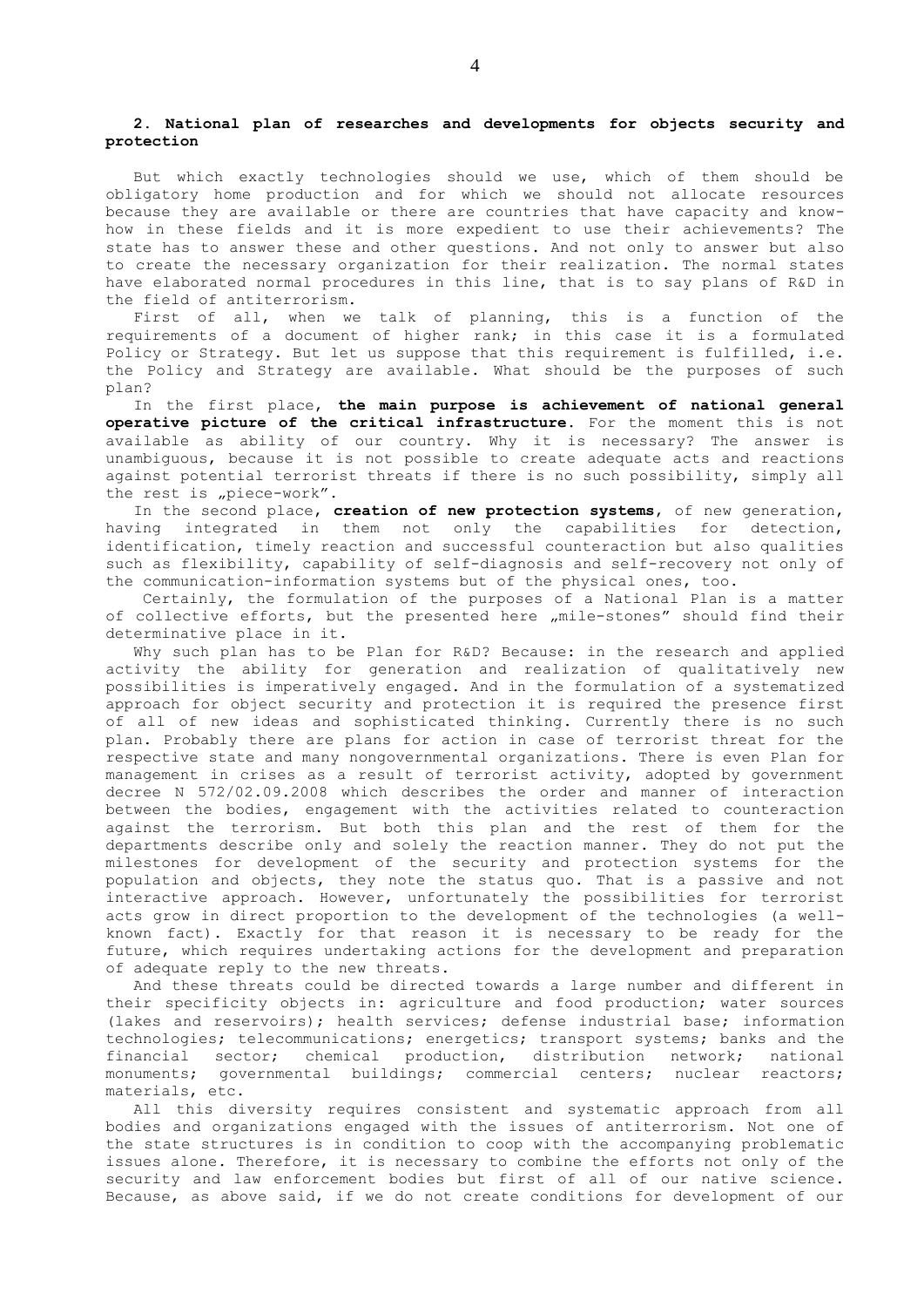abilities to reply to the newly appearing and more and more complex threats of terrorism sooner or later we will not be able to adequately counteract.

The structure and content of the National Plan of R&D for object security and protection could and have to be a result of the joint work of all interested. Here we shall make an attempt to give just an example in this direction, that is to say the structure of such plan could be:

- Detection systems and sensor systems;
- Systems for analysis and decision making;
- Prevention and protection systems;
- Systems for threat counteraction, restoration and reconstruction;
- New threats and weak points of the objects;
- Advanced infrastructure architectures and system design;
- Humanitarian and social issues;
- $\bullet$  Others.

From another point of view the subject-matter of each one of the subsections is also an object of discussion and identification of priorities. But in the long run the joint work of the integrated teams of specialists should give answer to the following two questions: first, in which areas we can and have to improve the available and develop new technologies; and second, in which areas we shall use the already available at the international market engineering solutions. The vacillation in any area is not a reasonable solution. Because: the formation of ability for building modern, high technological and developing autonomous security and protection systems in our country should be our major priority. The adoption of such an approach will mean that we have nationally responsible policy in the field of the antiterrorism.

## **3. Center of Excellence "Antiterrorist advanced systems".**

In order to meet these demands (top technologies for struggle against terrorism) in 2008 the Institute of Metal Science together with the Academy of Ministry of Interior and Plovdiv University "Paisiy Hilendarski" founded Center of Excellence "Antiterrorist Advanced Systems" (CEAAS).

Somebody reasonably may put the question why the Institute of Metal Science. The answer is very simple, because the Institute is the only research and production organization in Bulgaria that participates in the NATO antiterrorist program (DAT). And not only this. The Institute is leader of the projects: "Improvement of the helicopter protection against RPG", the third of the ten DAT projects, and an alternative of the antipersonnel mines, and actively participates in the second project of the program "Harbor protection".

On the basis of the long-term, more than 30 years, experience in the field of security and defense the Institute together with its partners founded NCAAS. The main purposes of the Center are the following:

- Researches and developments of engineering and operative conceptions for advanced projects and technologies against the terrorism. Carrying out researches, development and experimenting of new technologies;
- Ensuring adequate participation in:
	- o National programs and projects for struggle against the terrorism;
	- o NATO program for struggle against the terrorism;
	- o Meeting the requirements of the European Strategy for struggle against the terrorism; and
	- o The initiatives of the international network of centers of excellence in the field of antiterrorism.
- Ensuring synergy from the expertise and results obtained as a consequence of the participation in NATO projects from the program for struggle against the terrorism:
	- Improvement of the helicopter protection against RPG;
	- Harbor protection;
	- Critical infrastructure protection;